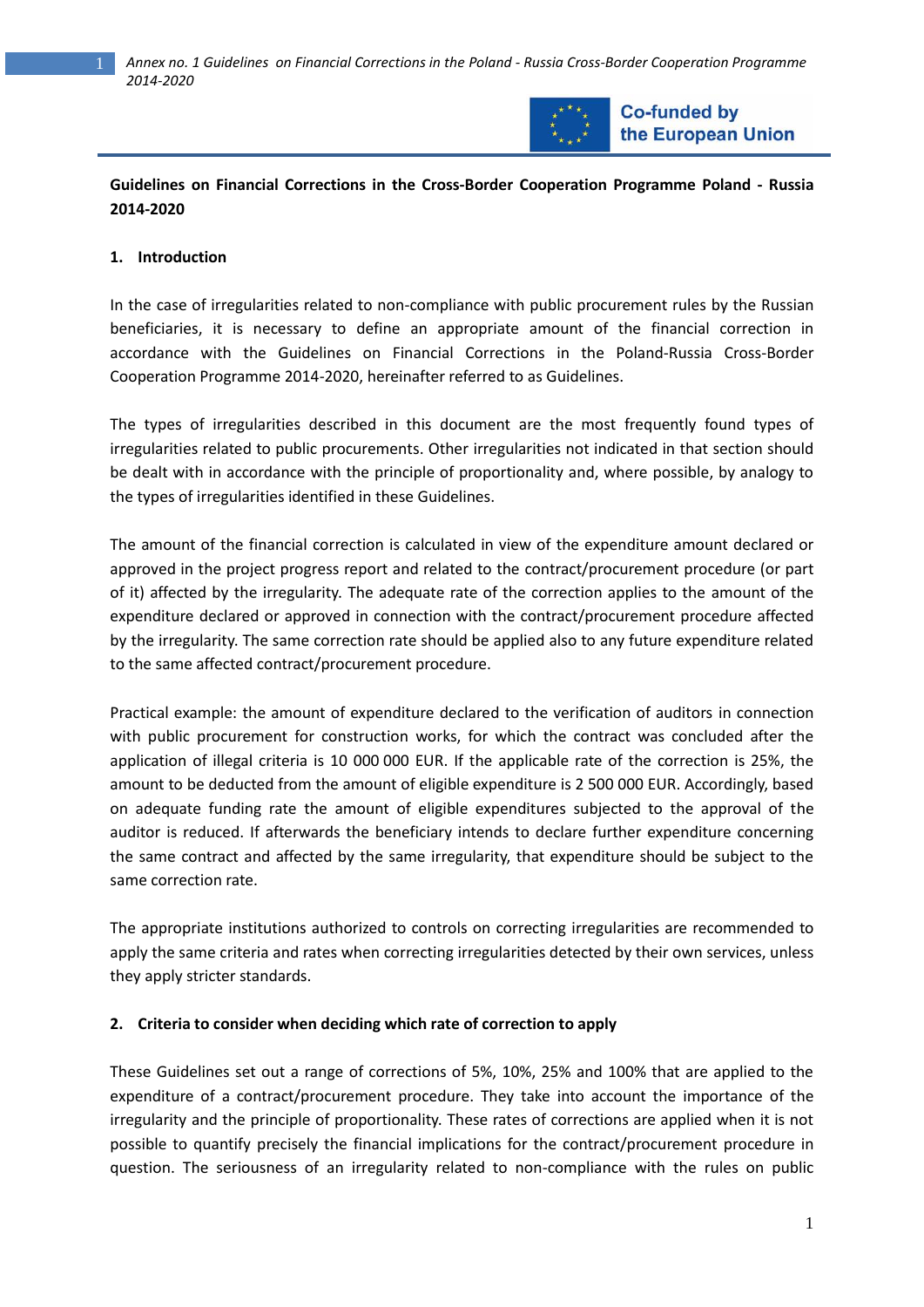

**Co-funded by** the European Union

procurement and the related financial impact to the European Union budget is assessed taking into account the following factors: level of competition, transparency and equal treatment.

The value of the financial correction may be reduced if the cancellation of eligible expenditure incurred under the contract/procurement procedure is disproportionate to the nature and importance of the particular irregularity. The nature and the gravity of the particular irregularities is evaluated separately for each contract/procurement procedure, taking into account the degree of violation of the principles of fair competition, equal treatment of contractors, transparency and nondiscrimination.

The use of reduced correction rates for the irregularity is not possible in relation to the contracting institutions, which, despite receiving the result of verification or control of the implemented project stating irregularities, re-commit the same irregularity in the procurement procedures initiated after receiving the result of the control or audit.

It is not possible to reduce the financial correction in the case of irregularities which relate to cases of fraud or deliberate preference of one of the contractors identified in finally ended legal proceedings or other final decision ending an administrative procedure applicable to national legislation.

When the non-compliance with public procurement rules has a deterrent effect to potential tenderers or when the non-compliance leads to award an offer other than the one that should have been awarded, this is a strong indication that the irregularity is serious. When the irregularity is only of a formal nature without any actual or potential financial impact, no correction will be made.

Where a number of irregularities are detected in the same tender procedure, the rates of correction are not cumulated, the most serious irregularity being taken as an indication to decide the rate of correction (5%, 10%, 25% or 100%), which means that the highest possible rate is applied.

A financial correction of 100% may be applied in the most serious cases when the irregularity favors certain tenderer(s)/ candidate(s) or where the irregularity relates to fraud.

While applying corrections, the cross-border character of the tender procedure shall also be taken into consideration. The cross-border character have procurements, which are (also potentially) in the interest of entities registered in one of the two countries participating in the Programme.This concept implies that for contracts which are not (or not fully) subject to the public procurement national law - also the need to determine the existence of a certain cross-border interest exists.

Contracting entities should be made aware that it is in their responsibility to decide whether an intended contract award might potentially be of interest to economic operators located in other countries participating in the Programme and to choose the appropriate means of publication. This decision has to be based on an evaluation of the individual circumstances of the case, such as the subject-matter of the contract, its estimated value and the specifics of the sector concerned (size and

2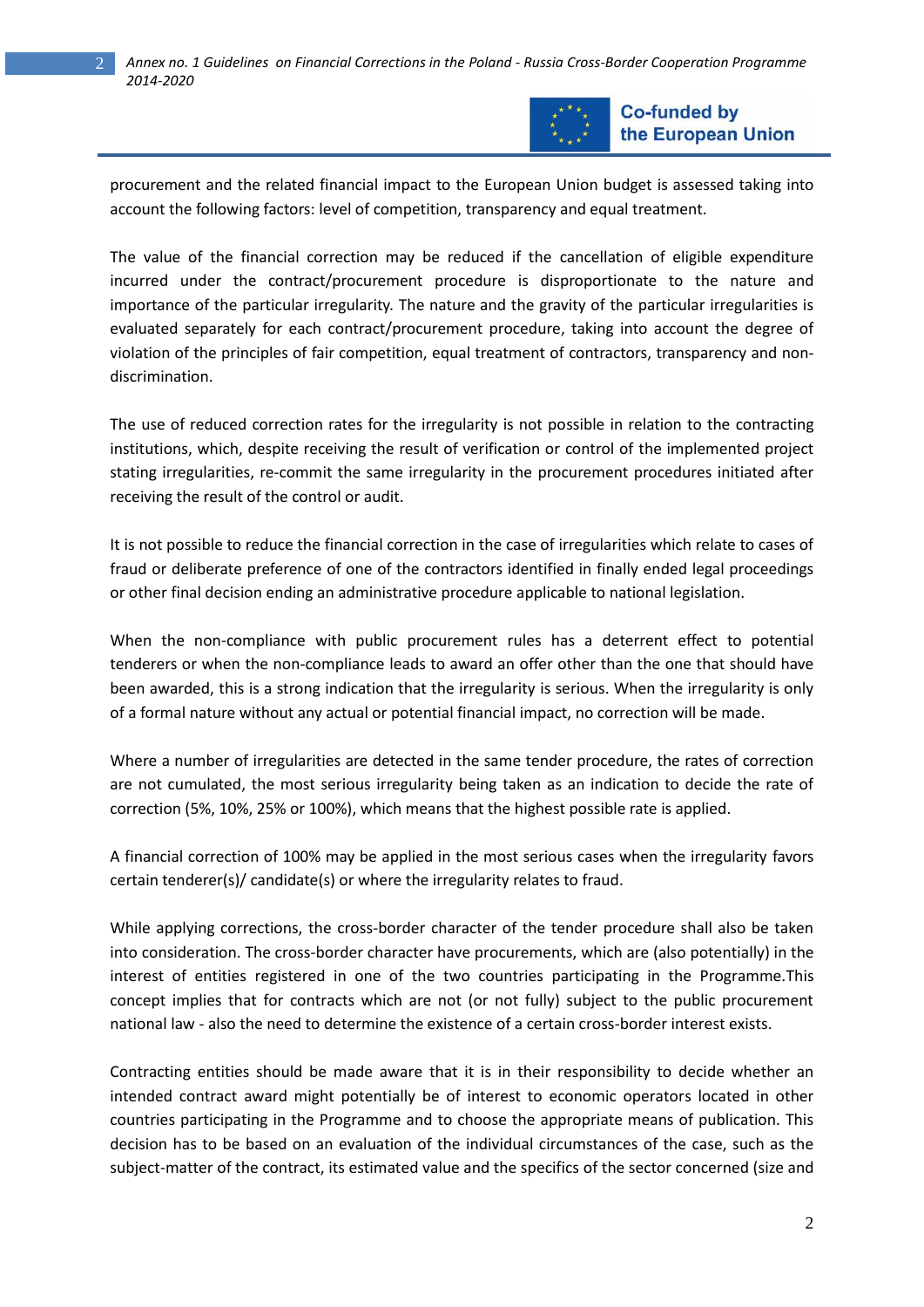3 *Annex no. 1 Guidelines on Financial Corrections in the Poland - Russia Cross-Border Cooperation Programme 2014-2020*



**Co-funded by** the European Union

structure of the market, commercial practices etc.) and the geographical location of the place of performance. In case when providers from other countries may be interested in a procurement, sufficient degree of advertising is required, at least in terms of publication of a tender notice.

#### **Examples**

- 1. For a project event taking place in a city in the geographical centre of Poland, the beneficiary (a public institution) intends to contract a caterer for lunch and coffee breaks for an estimated value of 10 000 EUR. The beneficiary has to observe the applicable national rules on publication. Due to the geographical location of the event, the interest of providers located in other countries in this catering contract is likely to be limited. Accordingly, the use of additional publication channels enlarging the degree of visibility of the tender notice, especially to foreign potential providers, is not necessary.<sup>1</sup>
- 2. A project partner (public institution) intends to contract a study covering the territory of two states participating in the Programme, for an estimated value of 65 000 EUR. The procurement law of the state where the awarding institution is located requires a national wide publication of the tender notice. Due to the potential cross-border interest of the contract, the use of wider (than national) publication channels might be advisable - if accessible for the awarding institution - in order to ensure a sufficient degree of advertising. The beneficiary might also use the opportunity offered by the Programme to publish it also on the Programme website.<sup>2</sup>
- 3. The same contract as in example 2) is to be tendered by a beneficiary located in a state where, for the estimated amount of the contract, there is no obligation to publish the tender notice. Again, due to the potential cross-border interest of the contract, at least the publication on the Programme website is advised.

 $1$  For the entities located in Russia subject for the national public procurement law it is is not obligatory to publish the tender notice and documentation on other web site than http//zakupki.gov.ru <sup>2</sup> As above.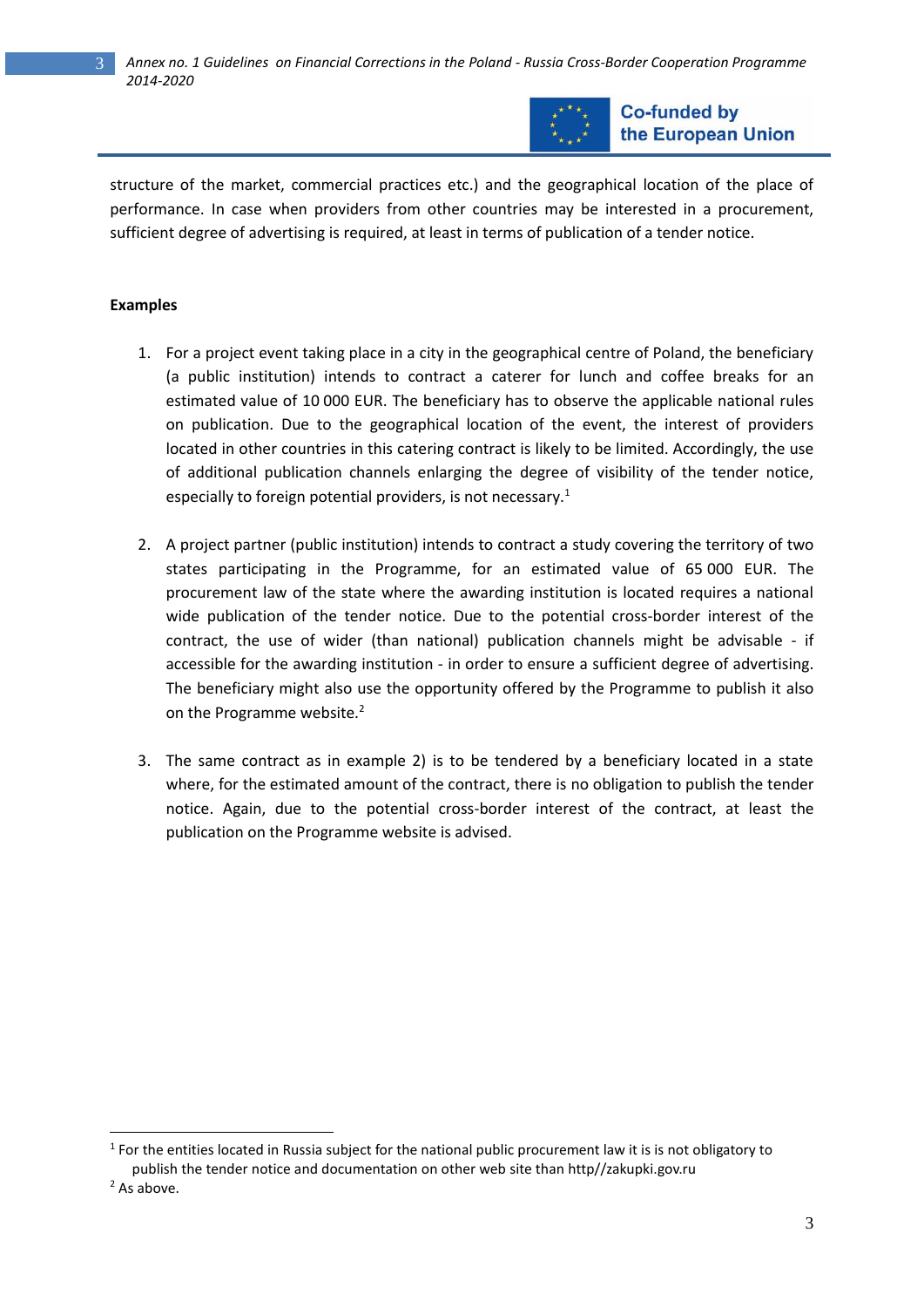

#### **3. TYPES OF IRREGULARITIES AND CORRESPONDING RATES OF FINANCIAL CORRECTIONS**

### **3.1. Contract notice and tender specifications**

| <b>No</b> | <b>Type of irregularity</b> | <b>Description of irregularity</b>                      | <b>Rate of correction</b>                                    |
|-----------|-----------------------------|---------------------------------------------------------|--------------------------------------------------------------|
| 1.        | Lack of publication of      | The contract notice was not published in accordance     | 100%                                                         |
|           | contract notice.            | with the relevant national legislation.                 |                                                              |
|           |                             |                                                         | 25% if publication of a contract notice(s) is required by    |
|           |                             |                                                         | the national legislation and the contract notice(s) was not  |
|           |                             |                                                         | published in the respective official publication, but it was |
|           |                             |                                                         | published in a way that ensures that undertakings located    |
|           |                             |                                                         | in the country involved in the Programme had access to       |
|           |                             |                                                         | the appropriate information regarding the public             |
|           |                             |                                                         | procurement before it was awarded, so that it would be       |
|           |                             |                                                         | in a position to submit a tender or express its interest to  |
|           |                             |                                                         | participate in obtaining that contract. In practice, this    |
|           |                             |                                                         | means that either the contract notice was published at a     |
|           |                             |                                                         | national level (following the national legislation or rules  |
|           |                             |                                                         | in that regard) or the basic standards for the publication   |
|           |                             |                                                         | of the contract notice was respected.                        |
| 2.        | Artificial splitting of     | A works project or proposed purchase of a certain       | 100%                                                         |
|           | works/services/supplies     | quantity of supplies or services is subdivided          |                                                              |
|           | contracts.                  | resulting in its coming outside the scope of national   | 25% if publication of a contract notice(s) is required by    |
|           |                             | law, i.e. preventing its publication in accordance with | the national legislation and the contract notice(s) was not  |
|           |                             | the national legislation for the whole set of works,    | published in the respective official publication, but it was |
|           |                             | services or supplies.                                   | published in a way that ensures that undertakings located    |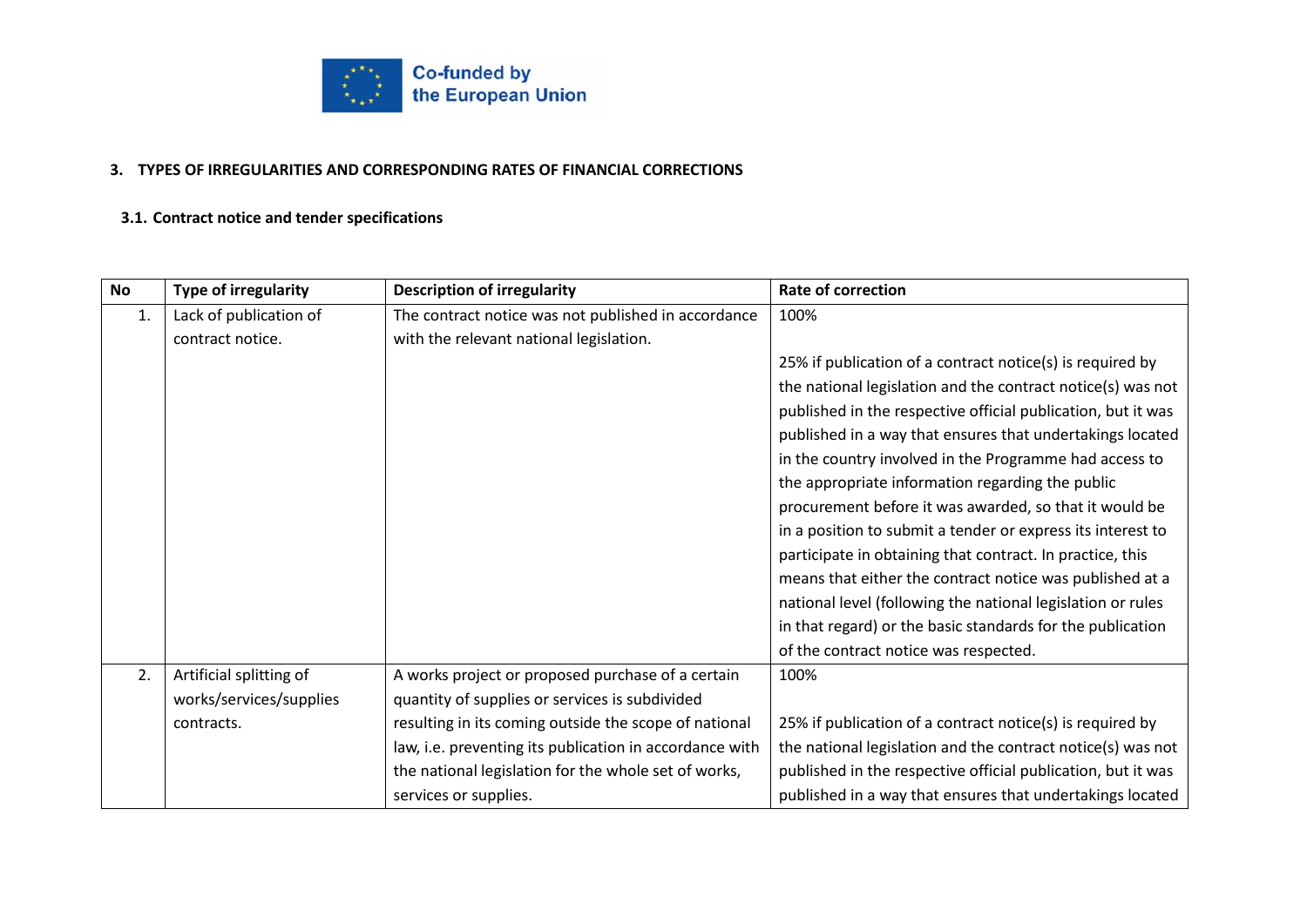

|    |                                 |                                                        | in the country involved in the Programme had access to      |
|----|---------------------------------|--------------------------------------------------------|-------------------------------------------------------------|
|    |                                 |                                                        | the appropriate information regarding the public            |
|    |                                 |                                                        | procurement before it was awarded, so that it would be      |
|    |                                 |                                                        | in a position to submit a tender or express its interest to |
|    |                                 |                                                        | participate in obtaining that contract. In practice, this   |
|    |                                 |                                                        | means that either the contract notice was published at a    |
|    |                                 |                                                        | national level (following the national legislation or rules |
|    |                                 |                                                        | in that regard) or the basic standards for the publication  |
|    |                                 |                                                        | of the contract notice was respected.                       |
| 3. | Non-compliance with - time      | The time limits for receipt of tenders (or receipt of  | 25% if reduction in time limits >= 50%                      |
|    | limits for receipt of tenders;  | requests to participate) were lower than the time      | 10% if reduction in time limits >= 30%                      |
|    | or - time limits for receipt of | limits required by the national legislation.           | 5% if any other reduction in time limits (this correction   |
|    | requests to participate.        |                                                        | rate may be reduced to between 2% and 5%, where the         |
|    |                                 |                                                        | nature and gravity of the deficiency is not considered to   |
|    |                                 |                                                        | justify a 5% correction rate).                              |
| 4. | Insufficient time for potential | Time for potential tenderers/candidates to obtain      | 25% if the time that potential tenderers/candidates had     |
|    | tenderers/candidates to         | tender documentation is too short, thus creating an    | to obtain tender documentation is less than 50% of time     |
|    | obtain tender                   | unjustified obstacle to the opening up of public       | limit for receipt of tenders (in line with relevant         |
|    | documentation.                  | procurement to competition. Corrections are applied    | provisions).                                                |
|    |                                 | on a case by case basis. In determining the level of   | 10% if the time that potential tenderers/candidates had     |
|    |                                 | the correction, account will be taken of possible      | to obtain tender documentation is less than 60% of time     |
|    |                                 | mitigating factors related to the specificity and      | limit for receipt of tenders (in line with relevant         |
|    |                                 | complexity of the contract, in particular possible     | provisions).                                                |
|    |                                 | administrative burden or difficulties in providing the | 5% if the time that potential tenderers/candidates had to   |
|    |                                 | tender documentation.                                  | obtain tender documentation is less than 80% of time        |
|    |                                 |                                                        | limits for request of tenders (in line with relevant        |
|    |                                 |                                                        | provisions).                                                |
| 5. | Lack of publication of -        | The time limits for receipt of tenders (or receipt of  | 10%                                                         |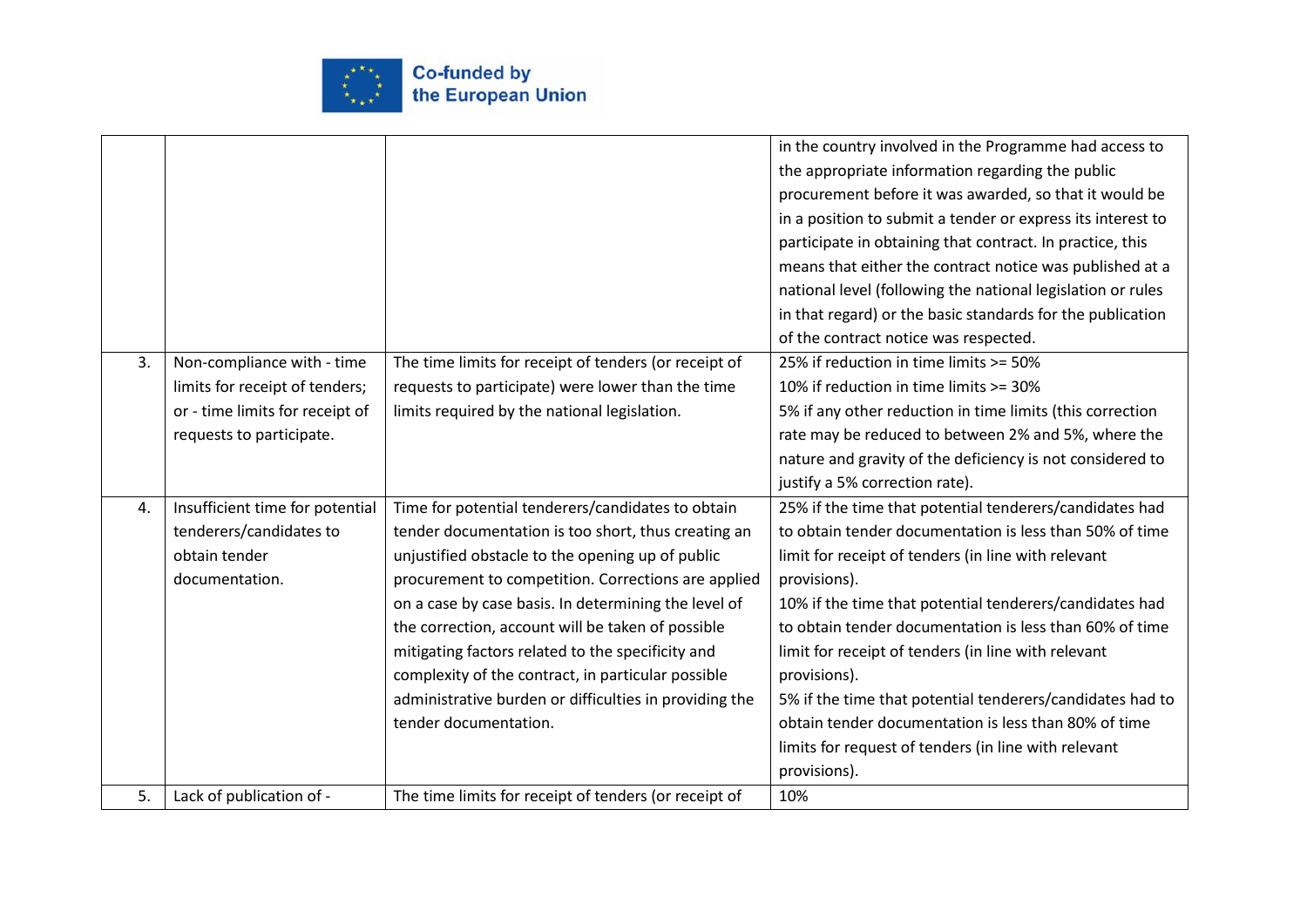

|    | extended time limits for<br>receipt of tenders; or - | request to participate) were extended without<br>publication in accordance with the relevant rules | The correction can be decreased to 5% depending on the<br>relevance of irregularities. |
|----|------------------------------------------------------|----------------------------------------------------------------------------------------------------|----------------------------------------------------------------------------------------|
|    | extended time limits for<br>receipt of requests to   | (i.e., publication in the respective official<br>publication).                                     |                                                                                        |
|    | participate.                                         |                                                                                                    |                                                                                        |
| 6. | Cases not justifying the use                         | Contracting authority awards a public contract by                                                  | 25%                                                                                    |
|    | of the negotiated procedure                          | negotiated procedure, after publication of a contract                                              | The correction can be reduced to 10% or 5% depending                                   |
|    | with prior publication of a                          | notice, but such procedure is not justified by the                                                 | on the relevance of irregularities.                                                    |
|    | contract notice.                                     | relevant provisions.                                                                               |                                                                                        |
|    |                                                      |                                                                                                    |                                                                                        |
| 7. | Failure to state: - the                              | The contract notice does not set out the selection                                                 | 25%                                                                                    |
|    | selection criteria in the                            | criteria                                                                                           | The correction can be decreased to 10% or 5% if the                                    |
|    | contract notice; and/or - the                        |                                                                                                    | selection/award criteria were stated in the contract                                   |
|    | award criteria (and their                            | and/or                                                                                             | notice (or in the tender specifications, as regards award                              |
|    | weighting) in the contract                           |                                                                                                    | criteria) but with insufficient detail.                                                |
|    | notice or in the tender                              | when neither the contract notice nor the tender                                                    |                                                                                        |
|    | specifications.                                      | specifications describe in sufficient detail the award                                             |                                                                                        |
|    |                                                      | criteria as well as their weighting.                                                               |                                                                                        |
| 8. | Unlawful and/or                                      | Cases in which entities have been deterred from                                                    | 25%                                                                                    |
|    | discriminatory selection                             | bidding because of unlawful or discriminatory                                                      | The correction can be decreased to 10% or 5% depending                                 |
|    | and/or award criteria laid                           | selection and/or award criteria laid down in the                                                   | on the relevance of irregularities.                                                    |
|    | down in the contract notice                          | contract notice or tender documents. For example:                                                  |                                                                                        |
|    | or tender documents.                                 | - obligation to already have an establishment or                                                   |                                                                                        |
|    |                                                      | representative in the country or region;                                                           |                                                                                        |
|    |                                                      | - tenderers' possession of experience in the country                                               |                                                                                        |
|    |                                                      | or region.                                                                                         |                                                                                        |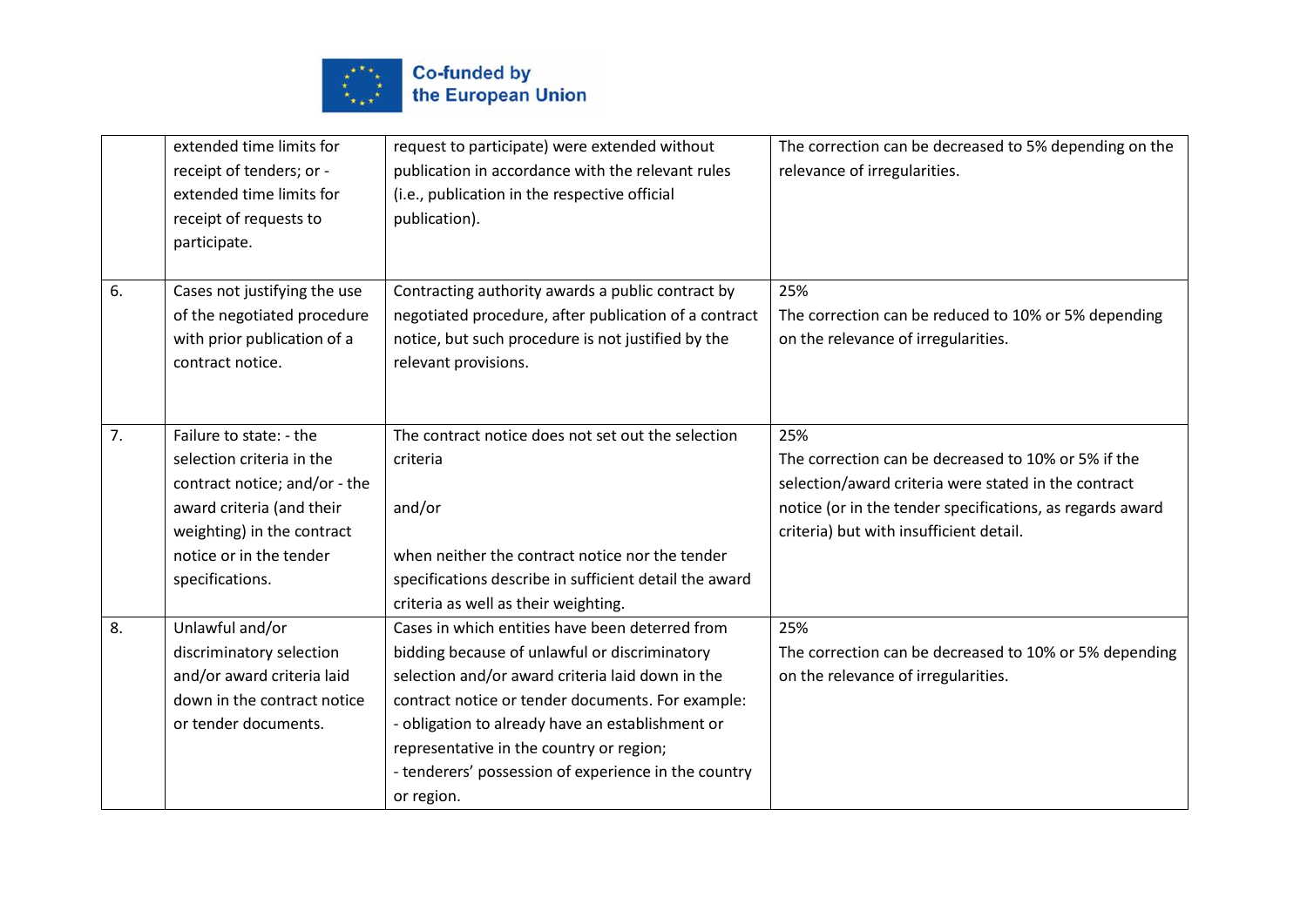

| 9.  | Selection criteria not related | When it can be demonstrated that the minimum            | 25%                                                    |
|-----|--------------------------------|---------------------------------------------------------|--------------------------------------------------------|
|     | and proportionate to the       | capacity levels of ability for a specific contract are  | The correction can be decreased to 10% or 5% depending |
|     | subject-matter of the          | not related or proportionate to the subject-matter      | on the relevance of irregularities.                    |
|     | contract.                      | of the contract, thus not ensuring equal access for     |                                                        |
|     |                                | tenderers or having the effect of creating unjustified  |                                                        |
|     |                                | obstacles to the opening up of public procurement       |                                                        |
|     |                                | to competition.                                         |                                                        |
| 10. | Discriminatory technical       | Setting technical standards that are too specific, thus | 25%                                                    |
|     | specifications                 | not ensuring equal access for tenderers or having the   | The correction can be decreased to 10% or 5% depending |
|     |                                | effect of creating unjustified obstacles to the         | on the relevance of irregularities.                    |
|     |                                | opening up of public procurement to competition.        |                                                        |
| 11. | Insufficient definition of the | The description in the contract notice or the tender    | 10%                                                    |
|     | subject-matter of the          | specifications is insufficient for potential            | The correction can be decreased to 5% depending on the |
|     | contract                       | tenderers/candidates to determine the subject-          | relevance of irregularities. In case the implemented   |
|     |                                | matter of the contract.                                 | works were not published, the corresponding amount is  |
|     |                                |                                                         | subject to a correction of 100%.                       |

# **3.2. Evaluation of tenders**

| 12. | Modification of selection | The selection criteria were modified during the       | 25%                                                    |
|-----|---------------------------|-------------------------------------------------------|--------------------------------------------------------|
|     | criteria after opening of | selection phase, resulting in acceptance of tenderers | The correction can be decreased to 10% or 5% depending |
|     | tenders, resulting in     | that should not have been accepted if the published   | on the relevance of irregularities.                    |
|     | incorrect acceptance of   | selection criteria had been followed.                 |                                                        |
|     | tenderers.                |                                                       |                                                        |
| 13. | Modification of selection | The selection criteria were modified during the       | 25%                                                    |
|     | criteria after opening of | selection phase, resulting in rejection of tenderers  | The correction can be decreased to 10% or 5% depending |
|     |                           |                                                       |                                                        |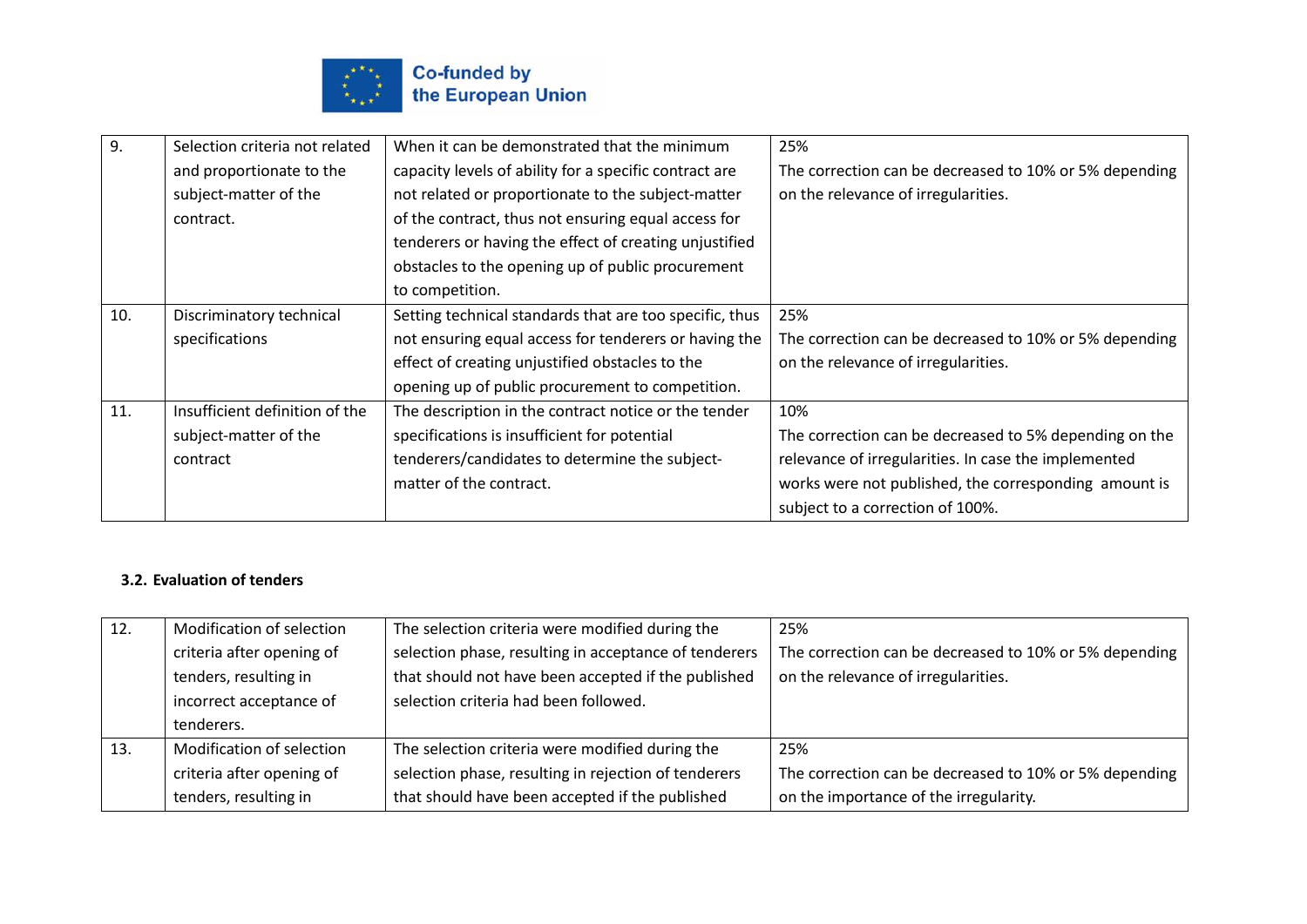

|     | incorrect rejection of      | selection criteria had been followed.                    |                                                        |
|-----|-----------------------------|----------------------------------------------------------|--------------------------------------------------------|
|     | tenderers                   |                                                          |                                                        |
| 14. | Evaluation of               | During the evaluation of tenderers/candidates, the       | 25%                                                    |
|     | tenderers/candidates using  | selection criteria were used as award criteria, or the   | The correction can be decreased to 10% or 5% depending |
|     | unlawful selection or award | award criteria (or respective sub-criteria or            | on the relevance of irregularities.                    |
|     | criteria                    | weightings) stated in the contract notice or tender      |                                                        |
|     |                             | specifications were not followed, resulting in the       |                                                        |
|     |                             | application of unlawful selection or award criteria.     |                                                        |
|     |                             | Example: Sub-criteria used for the award of the          |                                                        |
|     |                             | contract are not related to the award criteria in the    |                                                        |
|     |                             | contract notice / tender specifications.                 |                                                        |
| 15. | Lack of transparency or     | The audit trail concerning in particular the scoring     | 25%                                                    |
|     | equal treatment during      | given to each bid is unclear/unjustified/lacks           | The correction can be reduced to 10% or 5% depending   |
|     | evaluation                  | transparency or is non-existent.                         | on the relevance of irregularities.                    |
|     |                             | And/or                                                   |                                                        |
|     |                             | The evaluation report does not exist or does not         |                                                        |
|     |                             | contain all the elements required by the relevant        |                                                        |
|     |                             | provisions.                                              |                                                        |
| 16. | Modification of a tender    | The contracting authority allows a                       | 25%                                                    |
|     | during evaluation           | tenderer/candidate to modify its tender during           | The correction can be reduced to 10% or 5% depending   |
|     |                             | evaluation of offers.                                    | on the relevance of irregularities.                    |
| 17. | Negotiation during the      | In the context of an open or restricted procedure,       | 25%                                                    |
|     | award procedure             | the contracting authority negotiates with the bidders    | The correction can be reduced to 10% or 5% depending   |
|     |                             | during the evaluation stage, leading to a substantial    | on the relevance of irregularities.                    |
|     |                             | modification of the initial conditions set out in the    |                                                        |
|     |                             | contract notice or tender specifications.                |                                                        |
| 18. | Negotiated procedure with   | In the context of a negotiation procedure with prior     | 25%                                                    |
|     | prior publication of a      | publication of a contract notice, the initial conditions | The correction can be reduced to 10% or 5% depending   |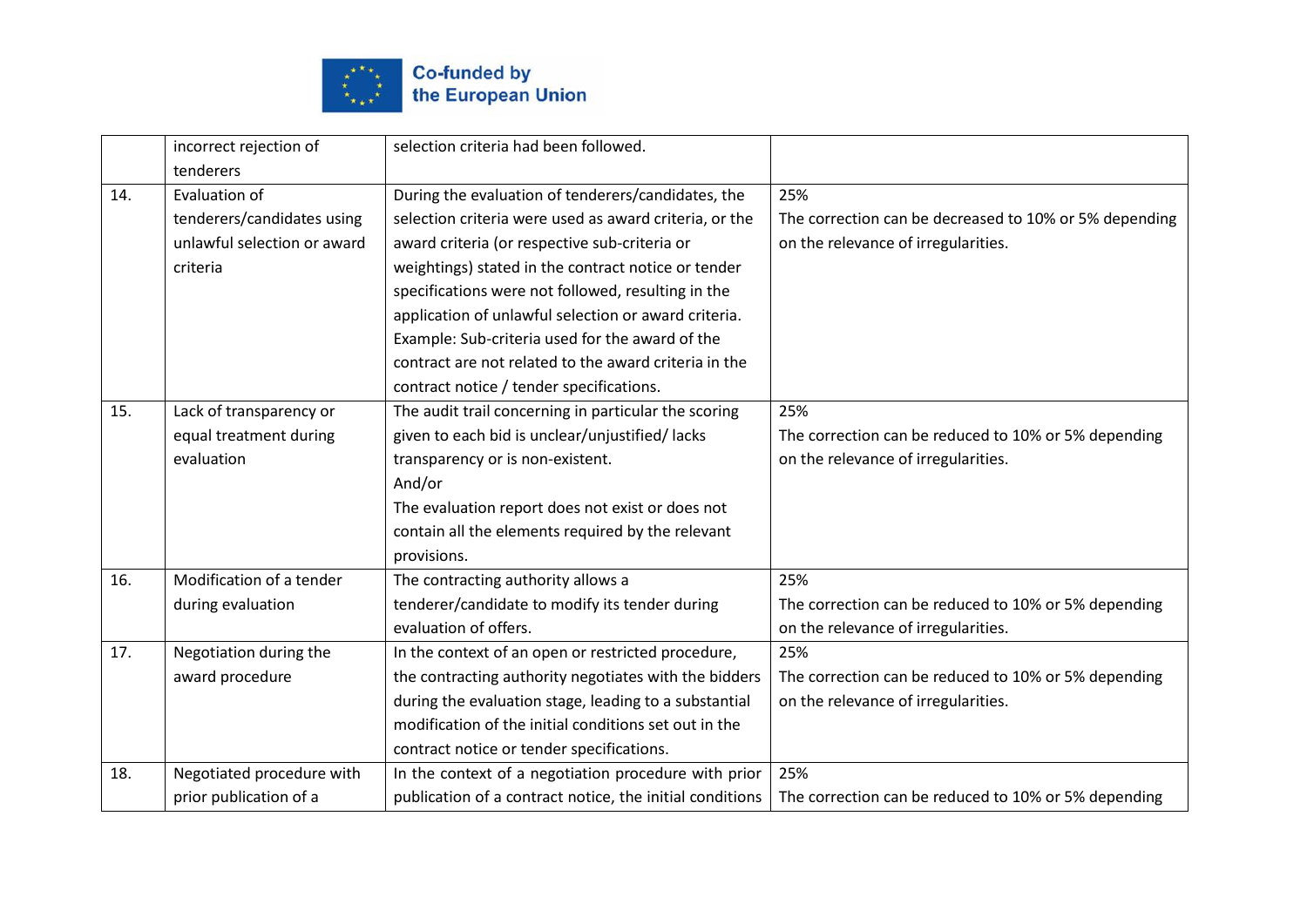

|     | contract notice with          | of the contract were substantially altered, thus       | on the relevance of irregularities. |
|-----|-------------------------------|--------------------------------------------------------|-------------------------------------|
|     | substantial modification of   | justifying the publication of a new tender.            |                                     |
|     | the conditions set out in the |                                                        |                                     |
|     | contract notice or tender     |                                                        |                                     |
|     | specifications                |                                                        |                                     |
| 19. | Rejection of abnormally low   | Tenders appear to be abnormally low in relation to     | 25%                                 |
|     | tenders                       | the goods, works or services but the contracting       |                                     |
|     |                               | authority, before rejecting those tenders, does not    |                                     |
|     |                               | request in writing details of the constituent elements |                                     |
|     |                               | of the tender which it considers relevant.             |                                     |
| 20. | Conflict of interest          | When a conflict of interest has been established by a  | 100%                                |
|     |                               | competent judicial or administrative body, either      |                                     |
|     |                               | from the part of the beneficiary of the contribution   |                                     |
|     |                               | paid by the Union or the contracting authority.        |                                     |

# **3.3.Contract implementation**

| 21. | Substantial modification of   | The essential elements of the award of the contract   | 25% of the amount of the contract                  |
|-----|-------------------------------|-------------------------------------------------------|----------------------------------------------------|
|     | the contract elements set     | include but are not limited to price, nature of the   |                                                    |
|     | out in the contract notice or | works, the completion period, the terms of payment    | plus                                               |
|     | tender specifications         | and the materials used. It is always necessary to     |                                                    |
|     |                               | make an analysis on a case-by-case basis of what is   | the value of the additional amount of the contract |
|     |                               | an essential element.                                 | resulting from the substantial modification of the |
|     |                               |                                                       | contract elements.                                 |
| 22. | Reduction in the scope of the | The contract was awarded in compliance with the       | Value of the reduction in the scope                |
|     | contract                      | national legislation, but was followed by a reduction |                                                    |
|     |                               | in the scope of the contract.                         | <b>Plus</b>                                        |
|     |                               |                                                       |                                                    |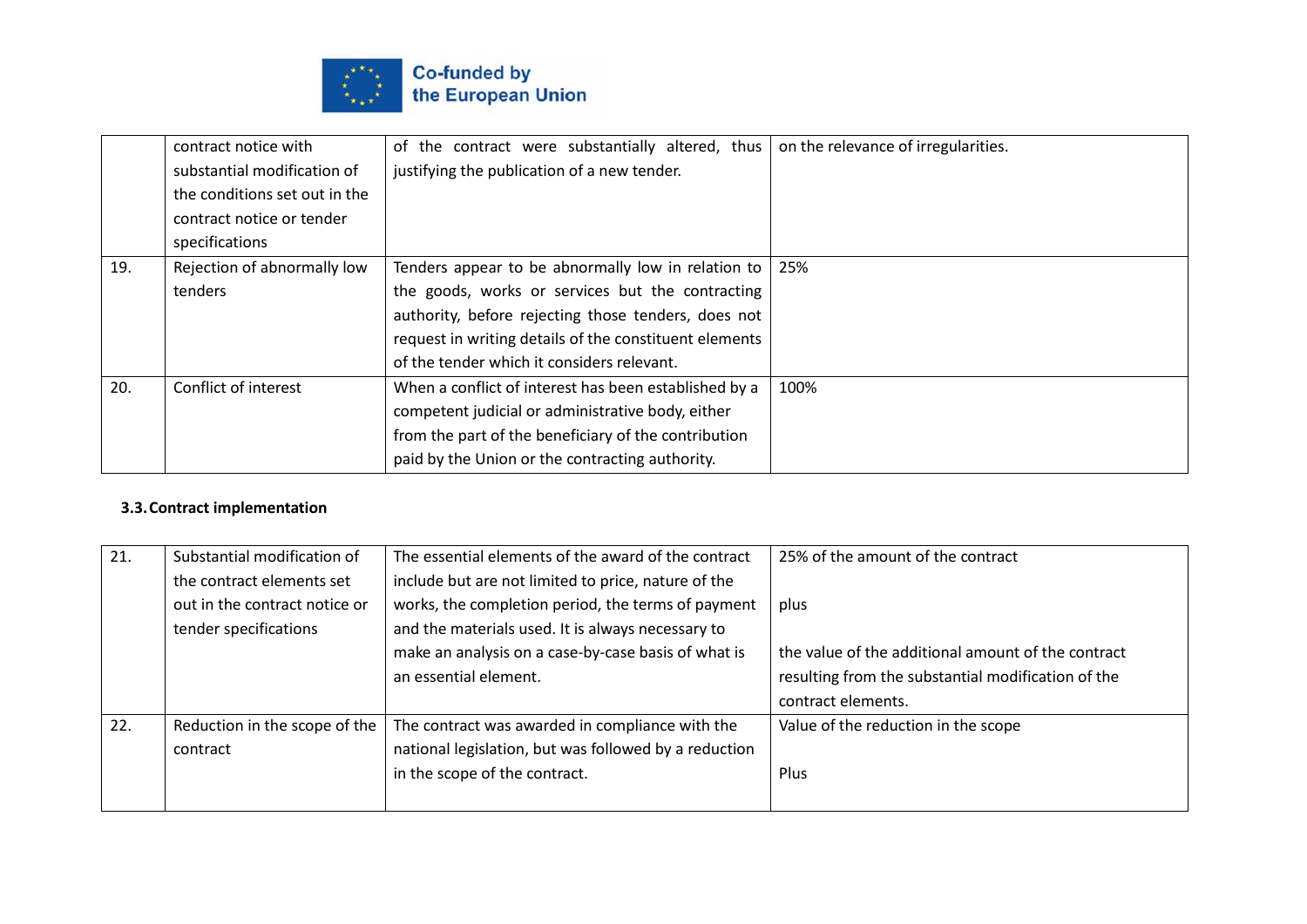

|     |                                        |                                                           | 25% of the value of the final scope (only when the         |
|-----|----------------------------------------|-----------------------------------------------------------|------------------------------------------------------------|
|     |                                        |                                                           | reduction in the scope of the contract is substantial).    |
| 23. | Award of additional                    | The main contract was awarded in accordance with          | 100% of the value of the supplementary contracts.          |
|     | works/services/supplies                | the relevant provisions, but was followed by one or       | Where the total of additional works/services/supplies      |
|     | contracts                              | more additional works/services/supplies contracts         | contracts                                                  |
|     | (if such award constitutes a           | (whether or not formalized in writing) awarded            | (whether or not formalized in writing) awarded without     |
|     | substantial modification of            | without complying with the provisions of the              | complying with the provisions of the national legislation  |
|     | the original terms of the              | national legislation, i.e., the provisions related to the | does not exceed the thresholds of the national legislation |
|     | contract) without                      | negotiated procedures without publication for             | and 50% of the value of the original contract, the         |
|     | competition in the absence             | reasons of extreme urgency brought about by               | correction may be reduced to 25%.                          |
|     | of one of the following                | unforeseeable<br>of<br>events<br>for<br>award<br>or       |                                                            |
|     | conditions:                            | complementary supplies, works and services.               |                                                            |
|     | - extreme urgency brought              |                                                           |                                                            |
|     | about by unforeseeable                 |                                                           |                                                            |
|     | events;                                |                                                           |                                                            |
|     | - an unforeseen                        |                                                           |                                                            |
|     | circumstance for additional            |                                                           |                                                            |
|     | works, services, supplies <sup>3</sup> |                                                           |                                                            |
| 24. | Additional works or services           | The main contract was awarded in accordance with          | 100% of the amount exceeding 50% of the value of the       |
|     | exceeding the limit laid down          | the provisions of the national legislation, but was       | original contract                                          |
|     | in the relevant provisions             | followed by one or more supplementary contracts           |                                                            |
|     |                                        | exceeding the value of the original contract by more      |                                                            |

3

The concept of "unforeseen circumstance" should be interpreted having regard to what a diligent contracting authority should have foreseen (e.g. new requirements resulting from the adoption of new EU or national legislation or technical conditions, which could not have been foreseen despite technical investigations underlying the design, and carried out according to the state of the art). Additional works/services/supplies caused by insufficient preparation of the tender/project cannot be considered "unforeseen circumstances".